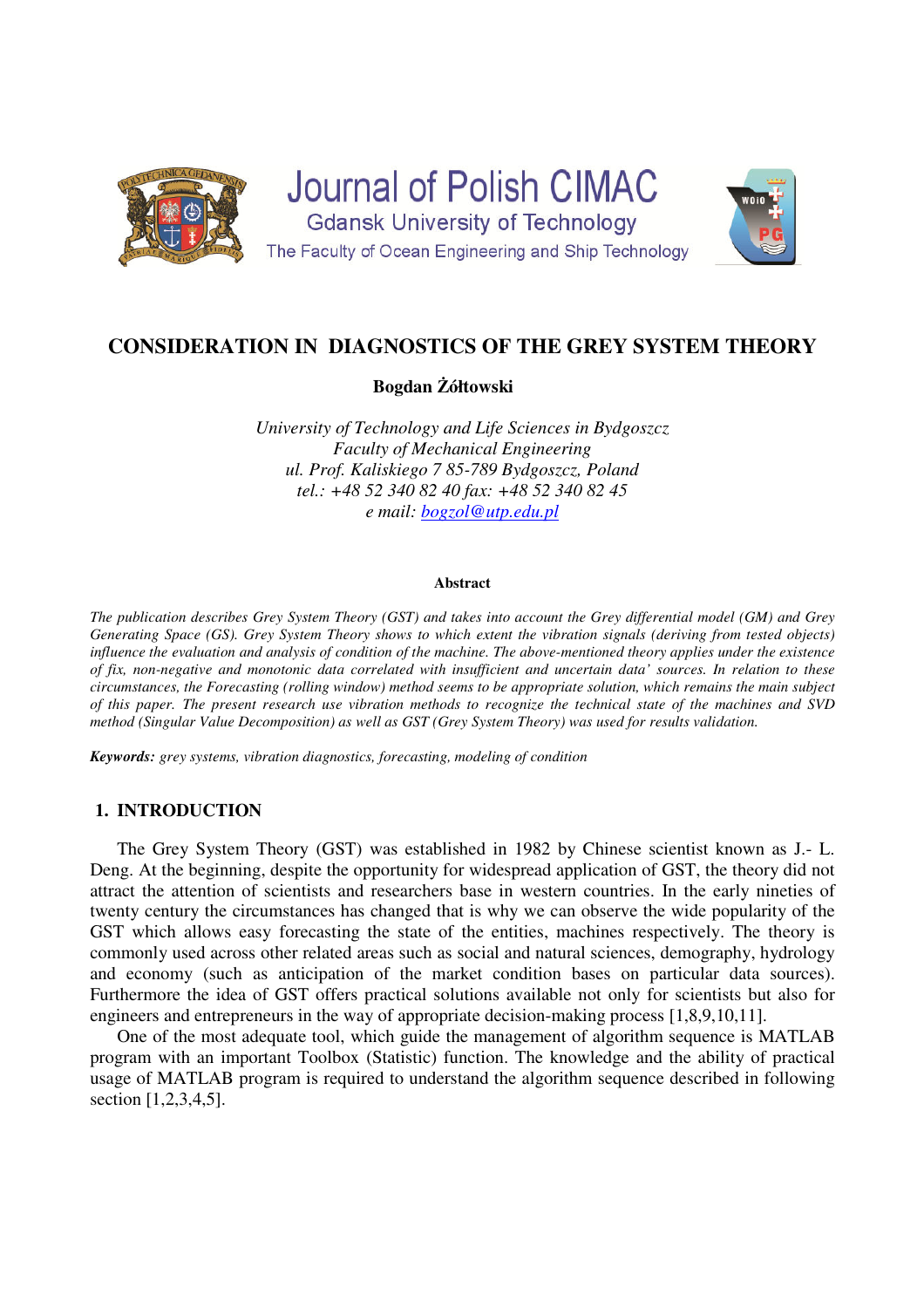The algorithm described below is not so complex, that is why the combination of its deep revision and appropriate MATLAB' skills force the correct implementation of the algorithm [6,7,12].

## **2. THE GREY SYSTEM ALGORITHM TOWARDS CONDITION FORECASTING**

Most of the technical algorithms, including Grey System algorithm, can be expressed through the mathematical shape. First of all, it seems necessary to admit that Grey Model (GM) describes the system' behaviors in relation to particular symptom defined as  $(x^{(0)}(t))$  in which *t* means the following obtained symptom, for instance ( $t \in \langle 1, 2, 3, \ldots, \infty \rangle$ ), maybe presented under differential quotation at the bases on *k* simultaneously forcing *e* (the same foundation) which can also be shown as GM (*k*, *e*). The principle states that *k* concern the factor which force the changes under differential quotation and *e* takes the below-presented mathematical forms [2,4,5]:

$$
\sum_{i=0}^{e} a_i \frac{d^{n-i} x^{(1)}}{dt^{n-1}} = \sum_{j=1}^{k-1} b_j y_j^{(1)}
$$
(1)

in which:

$$
x^{(1)}(k) = \sum_{i=1}^{t} x^{(0)}(i)
$$
 is variable factor of base object (2)

yj – independent behavior allows correct interpretation of reviewing object  $a_i$ ,  $b_i$  – polynomials rate estimating form time line  $x^{(0)}(t)$ , t = 1,2,3…, $\infty$ 



*Fig.1. Model GM of monotonic data vibration signal* 

In the most of circumstances the starting point is obtained as  $GM(1,1)$  equation which means the differential quotation with only one forcing factor. The solution of this problem can be guided by following mathematical process:

#### **Stage 1**

Determination of observation' vector:

$$
\mathbf{x}^{(0)} = [\mathbf{x}^{(0)}(1), \mathbf{x}^{(0)}(2), \mathbf{x}^{(0)}(3), \dots, \mathbf{x}^{(0)}(n)],\tag{3}
$$

requirements:  $n \geq 4$ ,

in which *n* means number of observations.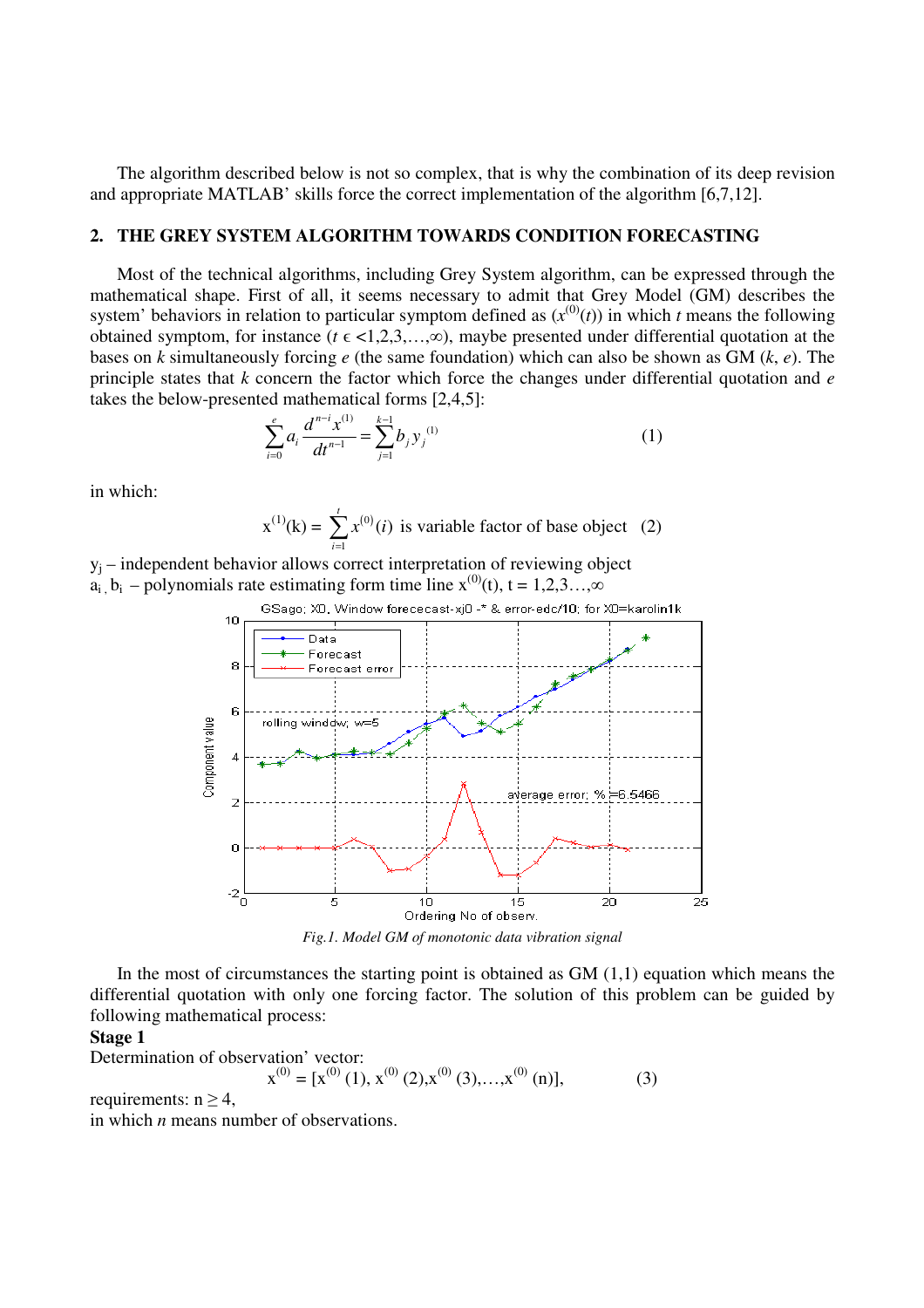## **Stage 2**

Formation of Accumulating Generating Operation (AGO):

$$
x^{(1)}(t) = \sum_{i=1}^{t} x^{(0)}(i), \ t = 1, 2, 3, \dots n
$$
 (4)

which clearly defines the vector' monotonicity and growth:

(1)

$$
x^{(1)} = [x^{(1)}(1), x^{(1)}(2), x^{(1)}(3),...,x^{(1)}(n)]
$$
 (5)  
requirements:  $x^{(1)}(1) = x^{(0)}(1)$ .

Stage 3

Basing on above-defined AGO vector, it is appropriate to describe the Grey differential model (GM) in relation to starting position  $GM(1,1)$ :

$$
\frac{dx(t)}{dt} + ax^{(1)}(t) = u
$$
 (6)

in which:

a – growth index,

u – controllable variable factor,

t – uncontrollable factor (e.g. time, asset depreciation).

## **Stage 4**

The solution of the above-presented differential quotation with constant growing variable *t*, as following:

$$
\dot{\mathbf{x}}^{(1)}(\mathbf{k}+1) = [x^{(0)}(1) - u/a] \exp(-ak) + u/a,
$$
 (7)

in which  $\dot{x}^{(1)}$  describes the potential forecast of Accumulating Generating Operation

#### **Stage 5**

The replacement of the differential complete accretion (Stage 3) relates to *t=1* and composition of the precedent and progressive equations.

precedent equation:  $x^{(1)}(k+1) - x^{(1)}(k) + ax^{(1)}(k) = u$ <br>
- progressive equation:  $x^{(1)}(k+1) - x^{(1)}(k) + ax^{(1)}(k+1)$ 

progressive equation:  $x^{(1)}(k+1) - x^{(1)}(k) + ax^{(1)}(k+1) = u$ 

The combination of the equations gives us the model of:

$$
x^{(1)}(k+1) - x^{(1)}(k) = -a/2[x^{(1)}(k) + x^{(1)}(k+1)] + u
$$
(8)

 $k = 1, 2, 3, \ldots, n$ .

## **Stage 6**

The conversion of above-mentioned model relates to the following *k* values (basing on previous obtained observation vector -  $x^{(0)}$  to estimate the unknown extra differential quotation ratios [*a*, *u*]. These estimation is indicated via selection of 'smaller squares' to final attainment of matrix solution:

$$
\begin{bmatrix} \mathbf{a}, \mathbf{u} \end{bmatrix}^{\mathrm{T}} = (\mathbf{B}^{\mathrm{T}} \mathbf{B})^{-1} \mathbf{B}^{\mathrm{T}} \mathbf{Y}
$$

in which: 
$$
Y = [x^{(0)}(2), x^{(0)}(3), x^{(0)}(4),..., x^{(0)}(n)]^T
$$
 (9)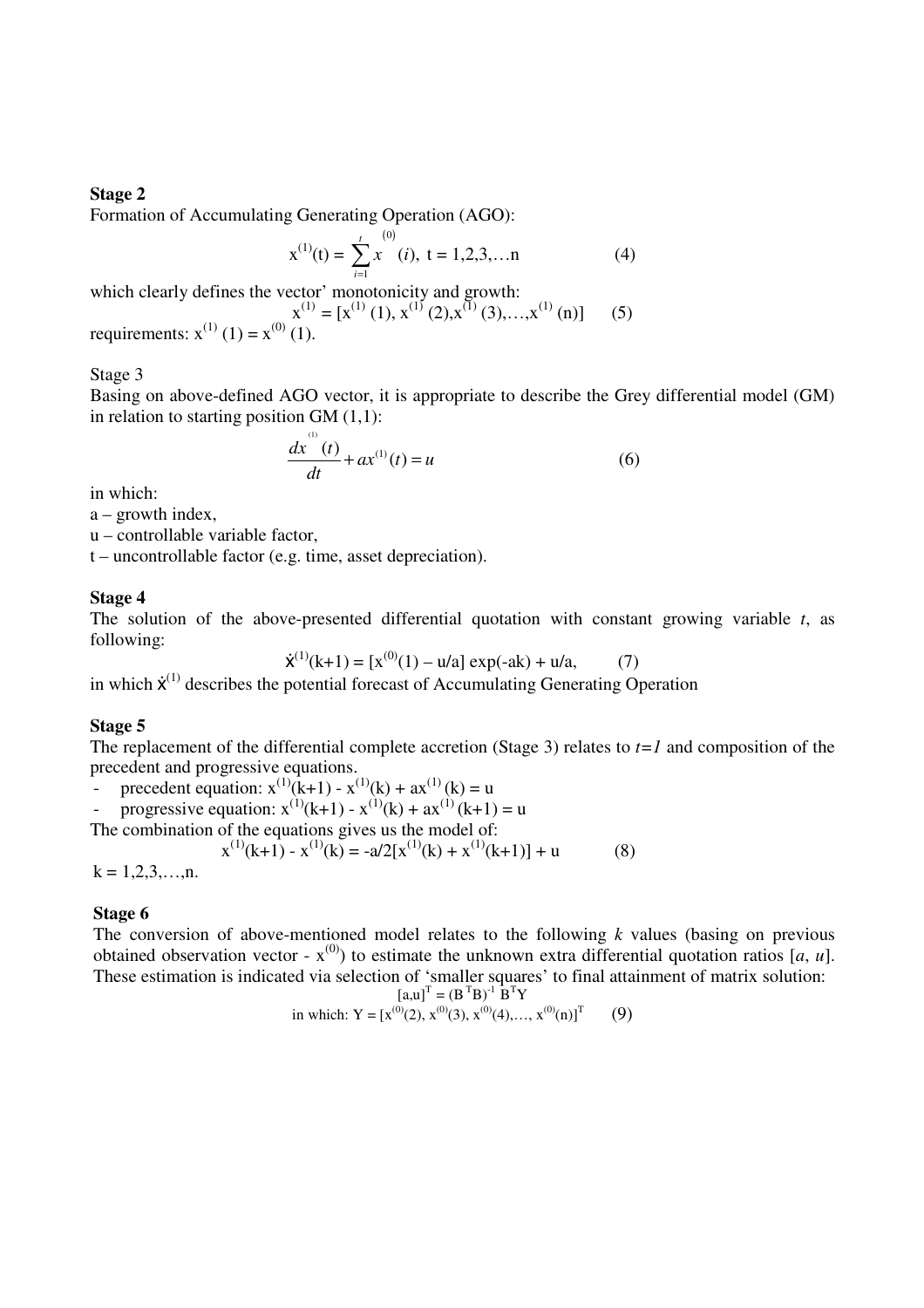$$
B = \begin{bmatrix} -(x^{(1)}(1) + x^{(1)}(2)) & 1 \\ -[x^{(1)}(2) + x^{(1)}(3)] & 1 \\ \dots \\ \dots \\ -[x^{(1)}(n-1) + x^{(1)}(n)] & 1 \end{bmatrix}
$$
 (10)

## **Stage 7**

The inverse transformation of AGO presents the potential forecast (basing on AGO' vector) obtaining:  $\dot{\mathbf{x}}^{(0)}$  (k+1) =  $\dot{\mathbf{x}}^{(1)}$  (k+1) -  $\dot{\mathbf{x}}^{(1)}$  (k), (11)

furthermore the conversation with previous-presented progressive and precedent equation (Stage 5) allows to determine the final forecast in relation to starting GM (1,1) model:



*Fig.2. Forecast error in prognosis signal GST* 

 The final stage of these algorithm shows the general principle of the Grey System Theory (GST). With accordance to *Stage 2* it is easily to suggest that the method can fully describe the monotonic and expanding process relates to depreciation of particular asset' or machine' elements. That is why the above-describes method can be used to properly describe and forecast the condition of the machine basing mainly on vibration' symptoms.

What is more important the sufficient forecast can be obtained after few observations, at the same time, the increasing number of observations is positively correlated with growth the possibility of gathering wrong research data – decrease the efficiency of the observation.

 The Forecasting (small-size rolling window) method seems to be appropriate solution for short term prediction which simultaneously covers and analyse huge number of data. The determination of appropriate and final forecast (basing on previous-described numerical method) can be possible by cooperation with MATLAB program that is why the adequate researcher skills are highly important factor which definitely determines the forecast' success.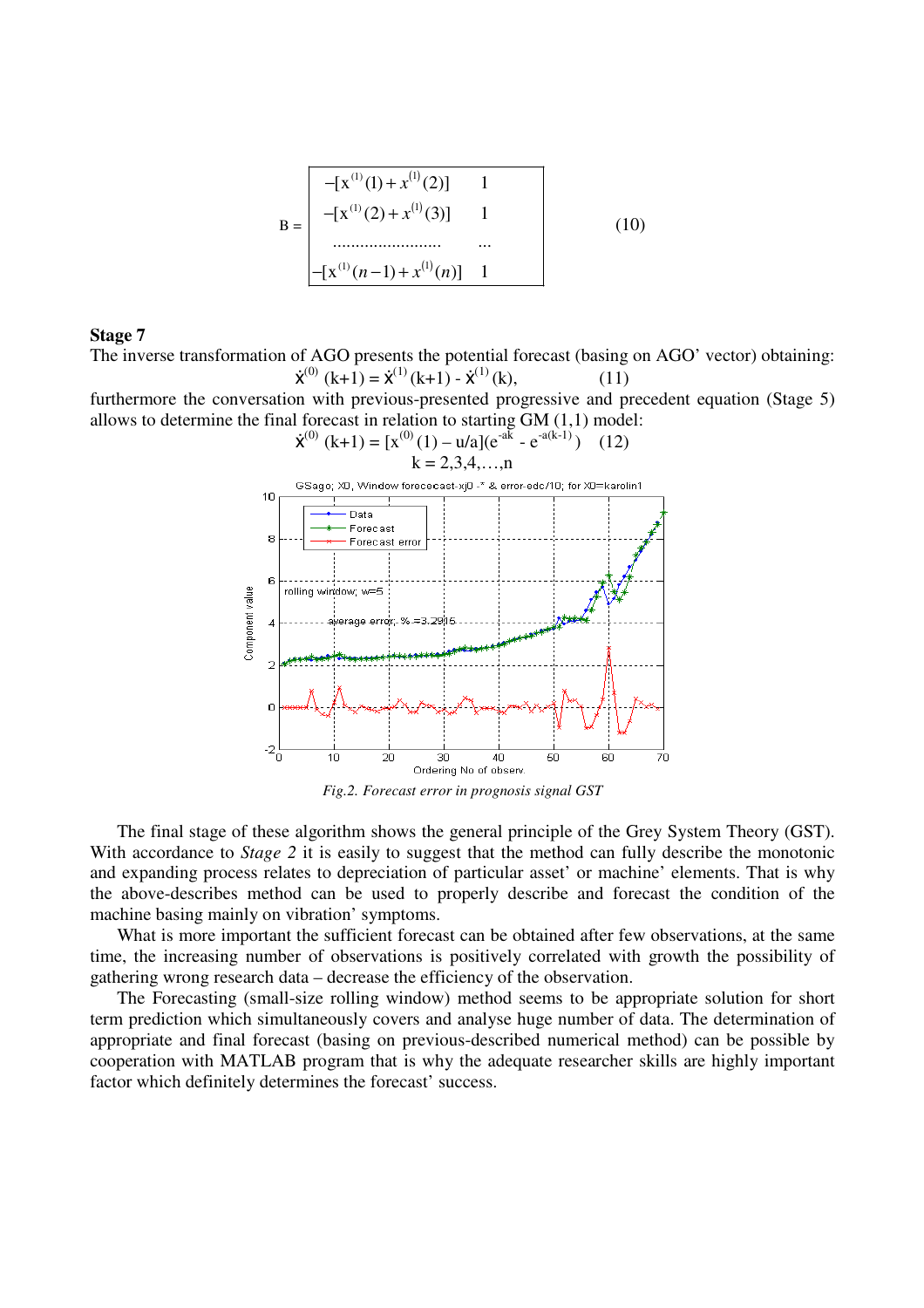#### **3. ONE – DIMENSIONAL FORECASTING ACCORDING TO GREY SYSTEM METHOD**

 As it was mentioned before, the already reviewed algorithm can be easily implement across practical basis. This stage of the report describes the influence of the Grey System method on the process of diagnosis and analysis of machines. The excellent example of this phenomenon contains the review of airplane' turbine bearing.

 As a results of assets depreciation we can observe the rise of oscillations. The number of observations regarding oscillations' features – velocity of vibration (mm/s) across equal time interval (each 20 hours) – are presented below:



*Fig.3. Value of observation signal* 

The observation' results shows the monotonic and expanding line that is why it seems appropriate to adopts the Grey System Theory (GST). Furthermore, we implement these algorithm at the MATLAB program and upload already gathered data which helps us to obtain the following forecast:



*Fig.4. Monotonic line forecasting* 

Part of the evolution of the airplane' turbine bearing basing on 14 observations and the Forecasting (rolling window) method (15 continual inspections – 300 working hours)

According to above-mentioned graph, the obtained forecast contains several similarities towards quadratic function graph. This phenomenon is fully adequate to practical reality which means that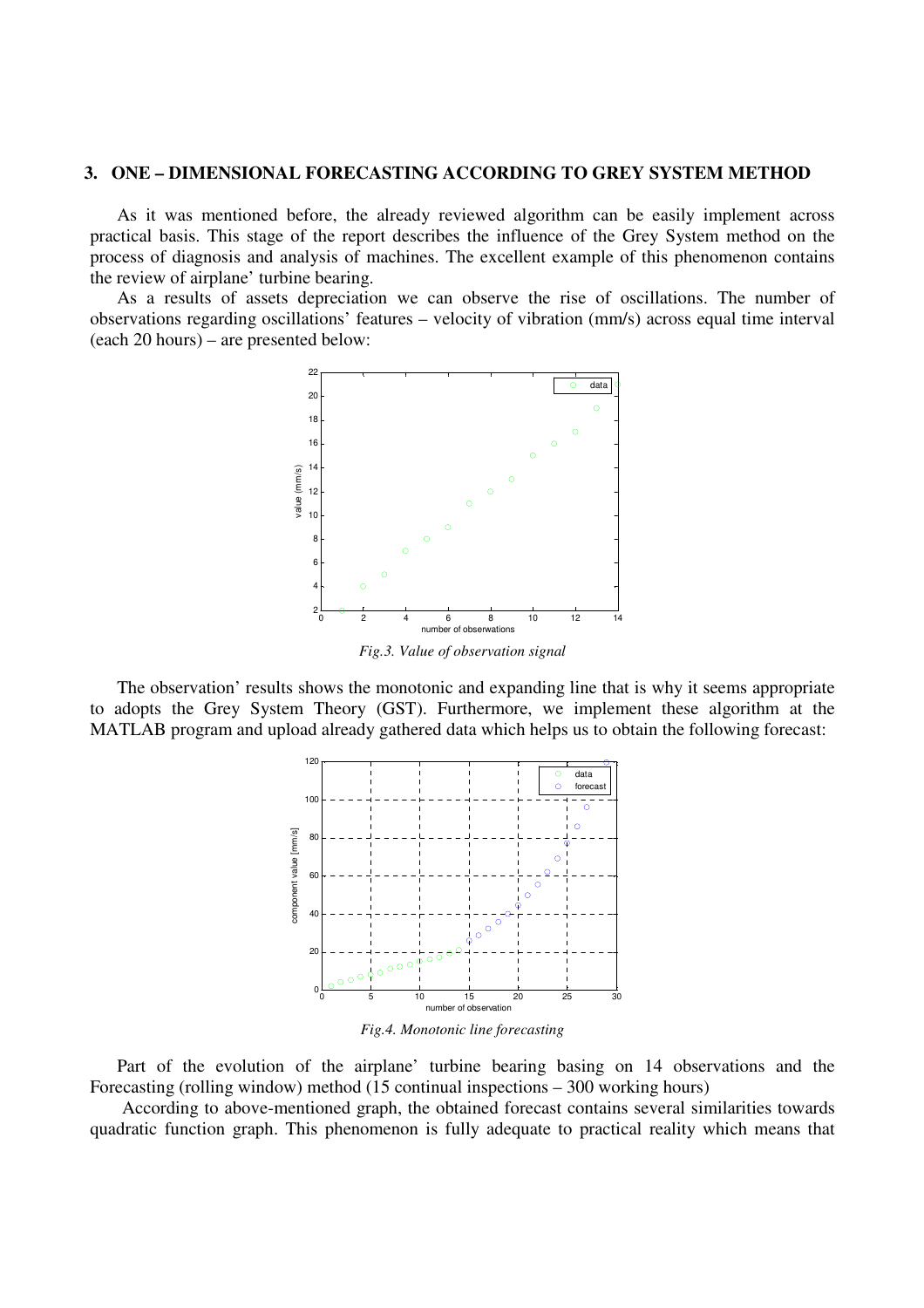particular unit depreciation is irregular – the higher depreciation ratio drives the velocity of depreciation process. The above-mentioned forecast has visional similarities that allows me to state that the forecast is fully suitable. After measurement of forecast failure' ratio presents the value slightly more than 5%. Basing on this result we can state that forecast fulfill the credibility requirement (the forecast can be accepted with around 5% of failure).

Moreover, it seems also necessary to admit that this method is mainly dedicated for short-term forecast. What is more important, the implementation of measurement should base on continual observations across equal periods of time.

## **4. MULTIDIMENSIONAL CONDITION' FORECAST**

Currently the multidimensional condition forecast is at the stage of early development so that the implementation of related analysis methods is very difficult. Generally, the multidimensional condition forecast bases on the other necessary tools, connected with the artificial intelligence called – neural network, data fusion respectively. Moreover, the Singular Value Decomposition (SVD) is also closely related with the above-mentioned forecast. However, the deep description of that tools and methods are specified in the other reports because of theirs discrepancies with the Grey System algorithm basis.



*Fig.5. Forecast state of SVD method* 

The fundamental knowledge of the multidimensional condition forecast is required to become fully capable to interpret processes related with vibration diagnostics' studies.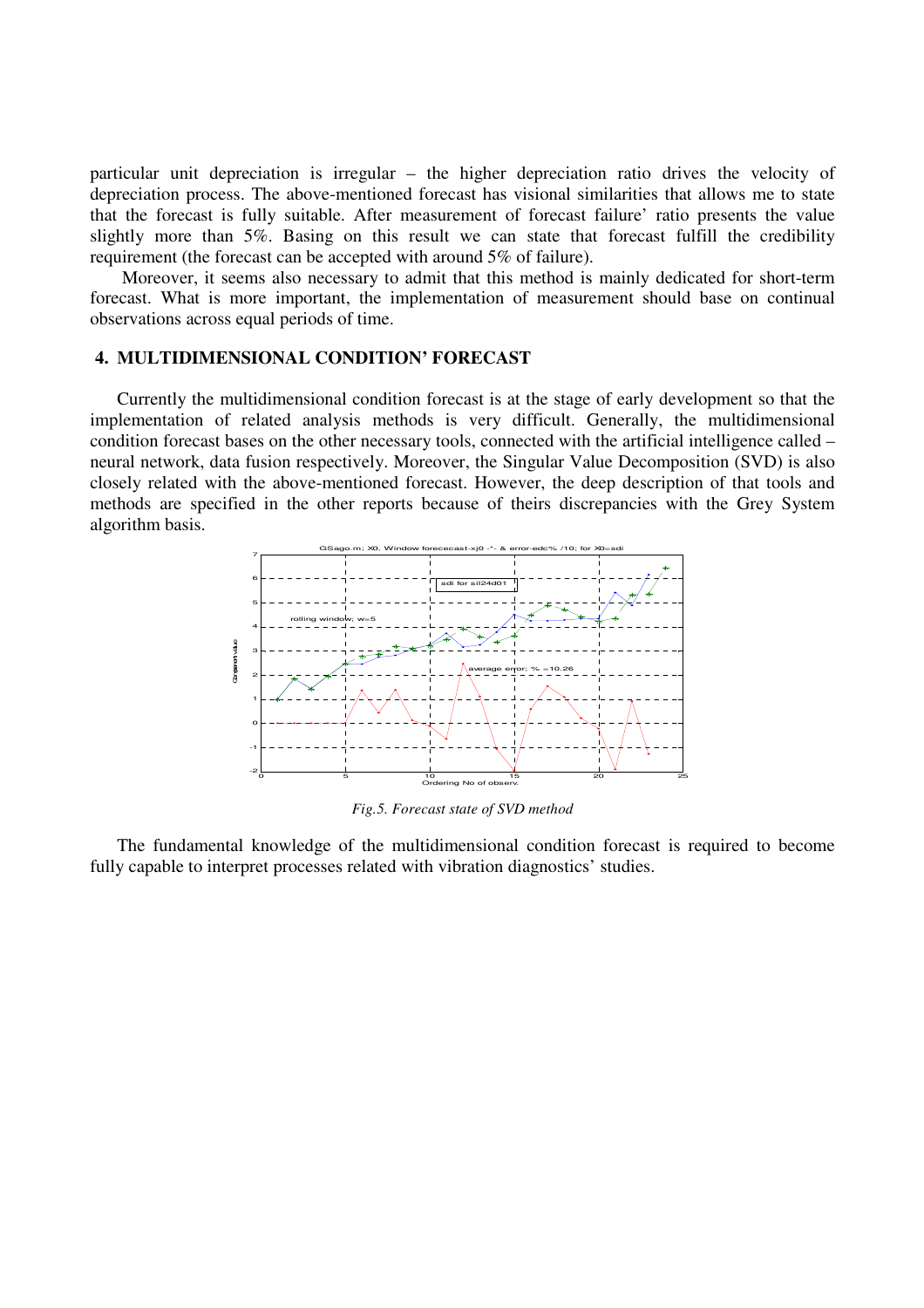

*Fig.6. Multidimensional condition forecast GST* 

## **5. SUMMARY**

This report clearly states the Grey System Theory is especially adequate to forecast onedimensional unit' condition. The wide opportunity to application of the theory can be utilized across statistical purposes (estimation of revenue or trends) as well as in assets' vibration diagnostics.

The well and suitable performance of Forecasting (rolling window) method allows to decrease the possibility of forecasting failure that is why the appropriate interpretation of Grey System algorithm and increase the knowledge drives the regularity and conformity of the research.

Finally, the report reminds that the proper utilization of above method relates to depreciation of machines' units, with the monotonic and expanding continual values.

## **LITERATURE**

- 1. Cempel C., Tabaszewski M., Zastosowanie teorii szarych systemów do modelowania i prognozowania w diagnostyce maszyn, Instytut Mechaniki Stosowanej, Politechnika Poznańska, Diagnostyka'2(42)/2007.
- 2. Deng J., Introduction to grey system theory, Journal of Grey System, 1(1), 1989 pp.1–24.
- 3. Ruey-Chyn T., The Grey System Theory, Department of Finance, Hu Suan Chuang University, 2006.
- 4. Deng J-L., Control Problems of Grey Systems, **Systems and Control Letters**, Vol. 1, No 5, North Holland, Amsterdam, 1982.
- 5. Wen K.L., Chang T. C., The research and development of completed GM(1,1) model toolbox using Matlab, International Journal of Computational Cognition, 2005, Vol. 3, No 3, pp 42-48.
- 6. Żółtowski B.: The Fundamentals of Machine Diagnostics (in Polish). ATR, Bydgoszcz 1997.
- 7. Żółtowski B., Castaneda L.: Portable diagnostic system for the metro train. Diagnostyka, nr 1(37), Olsztyn 2006, pp.39-44.